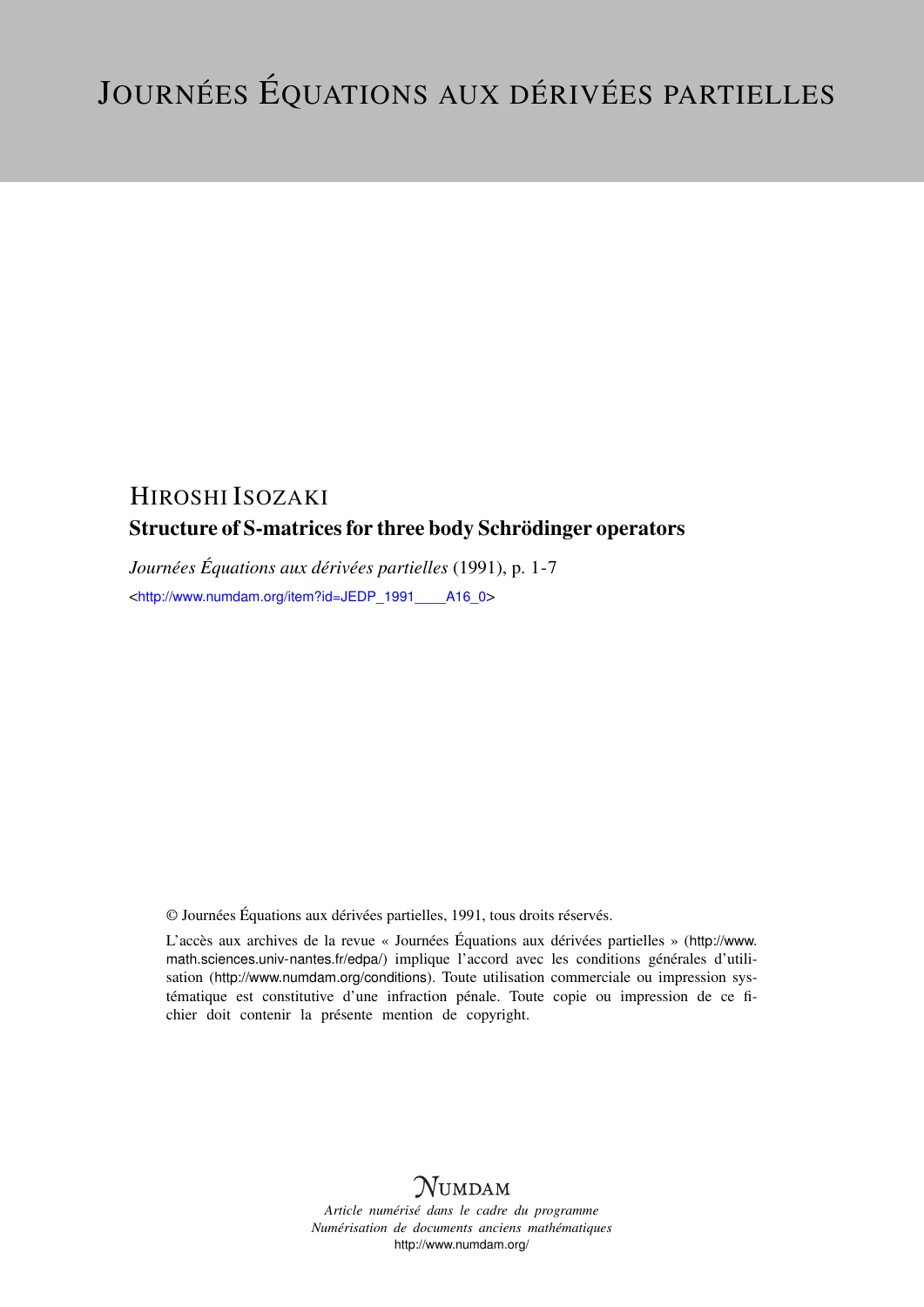# Structure of S-matrices for three body Schroödinger operators

## HIROSHI ISOZAKI

### 1. Results

We consider a collision process of quantum mechanical three particles moving in **R<sup>3</sup> .** Suppose in the initial state two of them form a bound state and in the final state all of the three particles move freely. The aim of this paper is to study some properties of the scattering operator associated with this process. Consider three particles wth mass  $m_i$ , position  $x^i$ . We choose a pair  $(i, j)$  arbitrarily and denote it by  $\alpha$ . Let

$$
\frac{1}{m_{\alpha}} = \frac{1}{m_i} + \frac{1}{m_j}, \quad \frac{1}{n_{\alpha}} = \frac{1}{m_k} + \frac{1}{m_i + m_j},
$$

$$
x^{\alpha} = \sqrt{2m_{\alpha}}(x^i - x^j), \quad x_{\alpha} = \sqrt{2n_{\alpha}}(x^k - \frac{m_i x^i + m_j x^j}{m_i + m_j}).
$$

Let  $X = \{(x^1, x^2, x^3); \sum_{i=1}^3 m_i x^i = 0\}$ . Then in  $L^2(X)$  our Schröding operator is given by

$$
H = H_0 + \sum_{\alpha} V_{\alpha}(x^{\alpha}), \qquad H_0 = -\Delta_{x^{\alpha}} - \Delta_{x_{\alpha}}.
$$

We impose the following assumption on the potential  $V_\alpha$ .

$$
V(x) \text{ is a real-valued smooth function on } \mathbb{R}^3,
$$
  
and  $|\partial_y^m V_{\alpha}(y)| \le C_m (1+|y|)^{-\rho-m}, \rho > 0, m = 0, 1, 2, ...$ 

We introduce wave operators. Let  $\rho > 1$  and

$$
W_0^{\pm} = \text{s-lim}_{t \to \pm \infty} e^{itH} e^{-itH_0}, \quad W_\alpha^{\pm} = \text{s-lim}_{t \to \pm \infty} e^{itH} e^{-itH_\alpha} J_\alpha,
$$

where

$$
H_{\alpha} = H_0 + V_{\alpha}, \qquad (J_{\alpha}f)(x^{\alpha}, x_{\alpha}) = \varphi^{\alpha}(x^{\alpha})f(x_{\alpha}),
$$

 $\varphi^{\alpha}$  being an eigenfunction of  $h^{\alpha} = -\Delta_{x^{\alpha}} + V_{\alpha}(x^{\alpha})$  with eigenvalue  $E^{\alpha} < 0$ . Let  $S_{0\,\alpha} = (W_0^+)^* W_\alpha^-$ 

$$
S_{0\,\alpha}=(W_0^+)^*W_\alpha^-
$$

XVI-l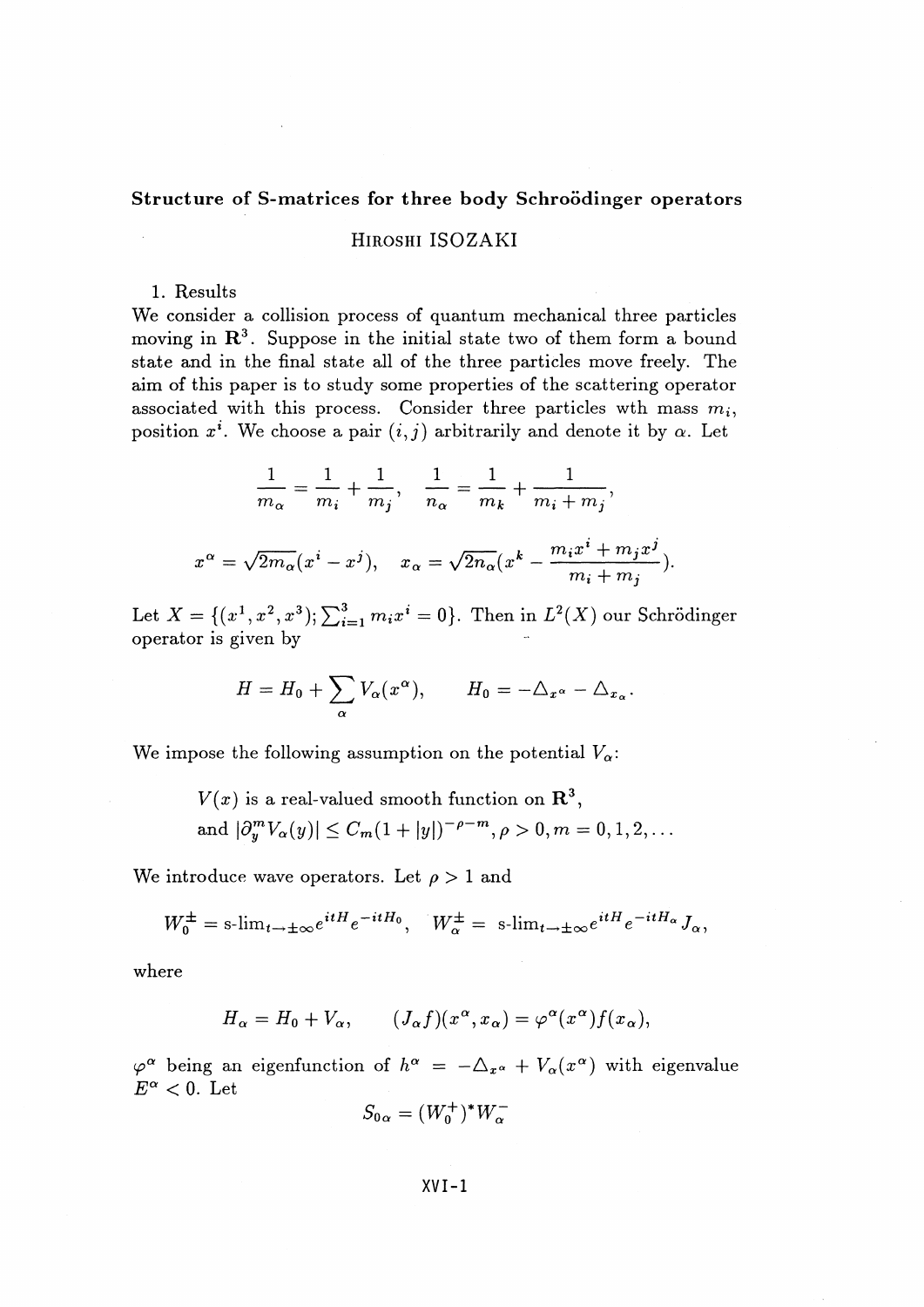be the scattering operator. To intoduce the S-matrix, it is necessary to consider the Fourier transform. For  $f \in L^2(\mathbf{R}^6)$ , we set

$$
(F_0 f)(\lambda, \theta) = (2\pi)^{-3} 2^{-1/2} \lambda \int_{\mathbf{R}^6} e^{-i\sqrt{\lambda} \theta \cdot x} f(x) dx.
$$

Then  $F_0$  is a unitary operator from  $L^2(\mathbf{R}^6)$  to  $L^2((0,\infty); L^2(S^5))$ . We also define for  $f \in L^2(\mathbf{R}^3)$ ,

$$
(F_{0\alpha}f)(\lambda,\omega)=(2\pi)^{-3/2}2^{-1/2}(\lambda-E^{\alpha})^{1/4}\int_{\mathbf{R}^3}e^{-i\sqrt{\lambda-E^{\alpha}}\omega\cdot x}f(x)dx.
$$

Then  $F_{0\alpha}$  is a unitary operator from  $L^2(\mathbf{R}^3)$  to  $L^2((E^{\alpha}, \infty); L^2(S^2)).$ Let

$$
\hat{S}_{0\,\alpha}=F_0S_{0\,\alpha}F_{0\,\alpha}^*.
$$

Then for any  $\lambda > 0$ , there exists a bounded operator

$$
\hat{S}_{0\alpha}(\lambda) \in \mathbf{B}(L^2(S^2); L^2(S^5))
$$

such that

$$
(\hat{S}_{0\alpha}f)(\lambda,\theta)=(\hat{S}_{0\alpha}(\lambda)f(\lambda,\cdot))(\theta)
$$

for all  $\lambda > 0, \theta \in S^5$  and  $f \in L^2((E^{\alpha}, \infty); L^2(S^2))$ . This is calld the Smatrix. One does not know so much about its properties . The general result known so far is that of Amrein-Pearson-Sinha [A-P-S] asserting that  $\hat{S}_{0\alpha}(\lambda)$  is a Hilbert-Schmidt operator for  $a.e.\lambda > 0$ . We study more detailed propeties of this operator. Let

$$
X_{\beta} = \{x \in X; x^{\beta} = 0\}
$$

and define

$$
M = S5 \setminus \cup_{\beta} X_{\beta}, \quad N = S5 \cap (\cup_{\beta} X_{\beta}).
$$

*THEOREM 1. (1)* Suppose  $\rho > 3$ . Then  $\hat{S}_{0\alpha}(\lambda)$  has a continuous kernel *outside N :*

$$
\hat{S}_{0\alpha}(\lambda;\theta,\omega) \in C((0,\infty) \times M \times S^2).
$$

(2) To study the behavior of  $\hat{S}_{0\alpha}(\lambda;\theta,\omega)$  near N, we need a stronger *decay assumption on the potential. Suppose*  $\rho > 5 + 1/2$ *. Let*  $\beta$  *be any* pair and decompose  $\theta \in S^5$  as  $\theta = (\theta^{\beta}, \theta_{\beta})$ . Then as

$$
\hat{S}_{0\alpha}(\lambda;\theta,\omega) \simeq |\theta^{\beta}|^{-1} A_{\beta,-1}(\lambda; \frac{\theta^{\beta}}{|\theta^{\beta}|}, \theta_{\beta},\omega) + A_{\beta,0}(\lambda; \frac{\theta^{\beta}}{|\theta^{\beta}|}, \theta_{\beta},\omega),
$$

 $XVI - 2$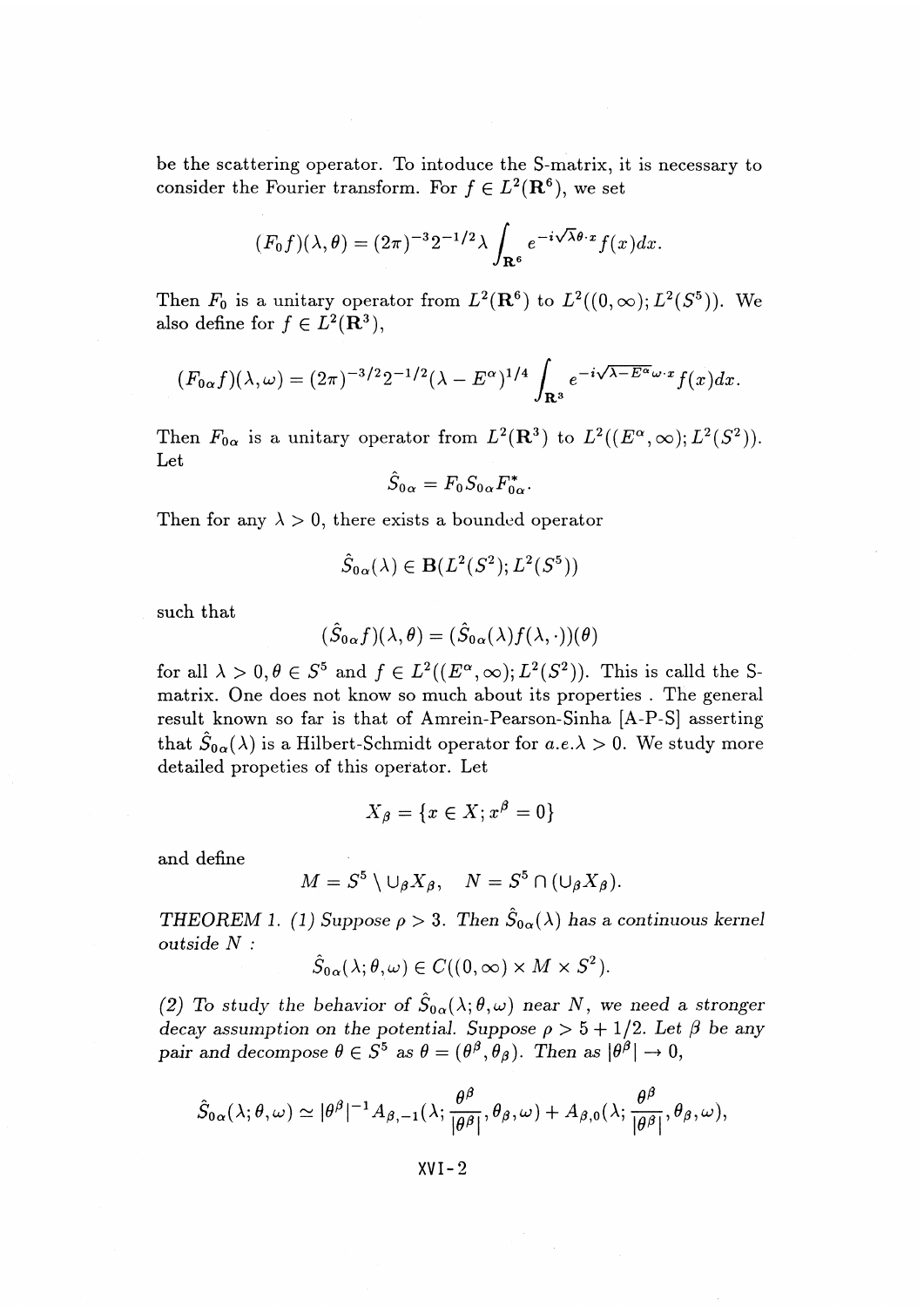where

$$
A_{\beta,-1}(\lambda; \frac{\theta^{\beta}}{|\theta^{\beta}|}, \theta_{\beta}, \omega)
$$
  
= 
$$
\sum_{i}^{finite} C_{\beta 1}^{(i)}(\lambda; \theta_{\beta}, \omega) \times \int_{\mathbf{R}^{3}} \frac{\theta^{\beta}}{|\theta^{\beta}|} \cdot x^{\beta} V_{\beta}(x^{\beta}) u_{\beta}^{(i)}(x^{\beta}) dx^{\beta}
$$
  
+
$$
C_{\beta 2}(\lambda; \theta_{\beta}, \omega) \times \int_{\mathbf{R}^{3}} V_{\beta}(x^{\beta}) \psi_{\beta}(x^{\beta}) dx^{\beta},
$$

 $u^{(i)}_\beta$  being the eigenfunction with 0 eigenvalue for  $h^\beta$ , and  $\psi_\beta$  the 0*resonance.*  $A_{\beta,-1} = 0$ , if 0 is neither an eigenvalue nor the resonance for  $h^{\beta}$ . In this case,  $\hat{S}_{0\alpha}(\lambda;\theta,\omega)$  is continuous at  $\theta^{\beta} = 0$ .

We are interested in the coefficients  $C_{\beta 1}^{(i)}(\lambda;\theta_{\beta},\omega)$  and  $C_{\beta 2}(\lambda;\theta_{\beta},\omega)$ .

*THEOREM 2.*  $C^{(i)}_{\beta 1}(\lambda; \theta_{\beta}, \omega)$  and  $C_{\beta 2}(\lambda; \theta_{\beta}, \omega)$  are the scattering am*plitudes for two cluster scattering.*

More precisely,  $C^{(i)}_{\beta 1}(\lambda; \theta_{\beta}, \omega)$  and  $C_{\beta 2}(\lambda; \theta_{\beta}, \omega)$  are the scattering amplitudes for 2-cluster scattering in which, after the collision, the pair  $\beta$ becomes the bound state with zero energy or the zero-resonance, respectively.

**Our** next aim is to relate the above S-matrix to the asymptotic behavior at infinity of the generalized eigenfunction for H given by

(1.1) 
$$
\varphi(x,\lambda,\omega) = e^{i\sqrt{\lambda - E^{\alpha}}\omega \cdot x_{\alpha}} \varphi^{\alpha}(x^{\alpha}) + v,
$$

$$
v = -R(\lambda + i0)f, \quad R(z) = (H - z)^{-1},
$$

$$
f = \sum_{\gamma \neq \alpha} V_{\gamma}(x^{\gamma}) \varphi^{\alpha}(x^{\alpha}) e^{i\sqrt{\lambda - E^{\alpha}}\omega \cdot x_{\alpha}}.
$$

The first term of the right-hand-side of (1.1) corresponds to the incident wave and the next term to the scattered wave. As in the 2-body case, the S-matrix is obtained from the asymptotic behavior of *v.*

*THEOREM 3. Suppose that*  $\rho > 3$ *. Then we have* 

$$
s-lim_{r\to\infty}r^{5/2}e^{-i\sqrt{\lambda}r}v(r\cdot)=C_1(\lambda)\hat{S}_{0\alpha}(\lambda;\cdot,\omega) \quad \text{in} \quad L^2_{loc}(M).
$$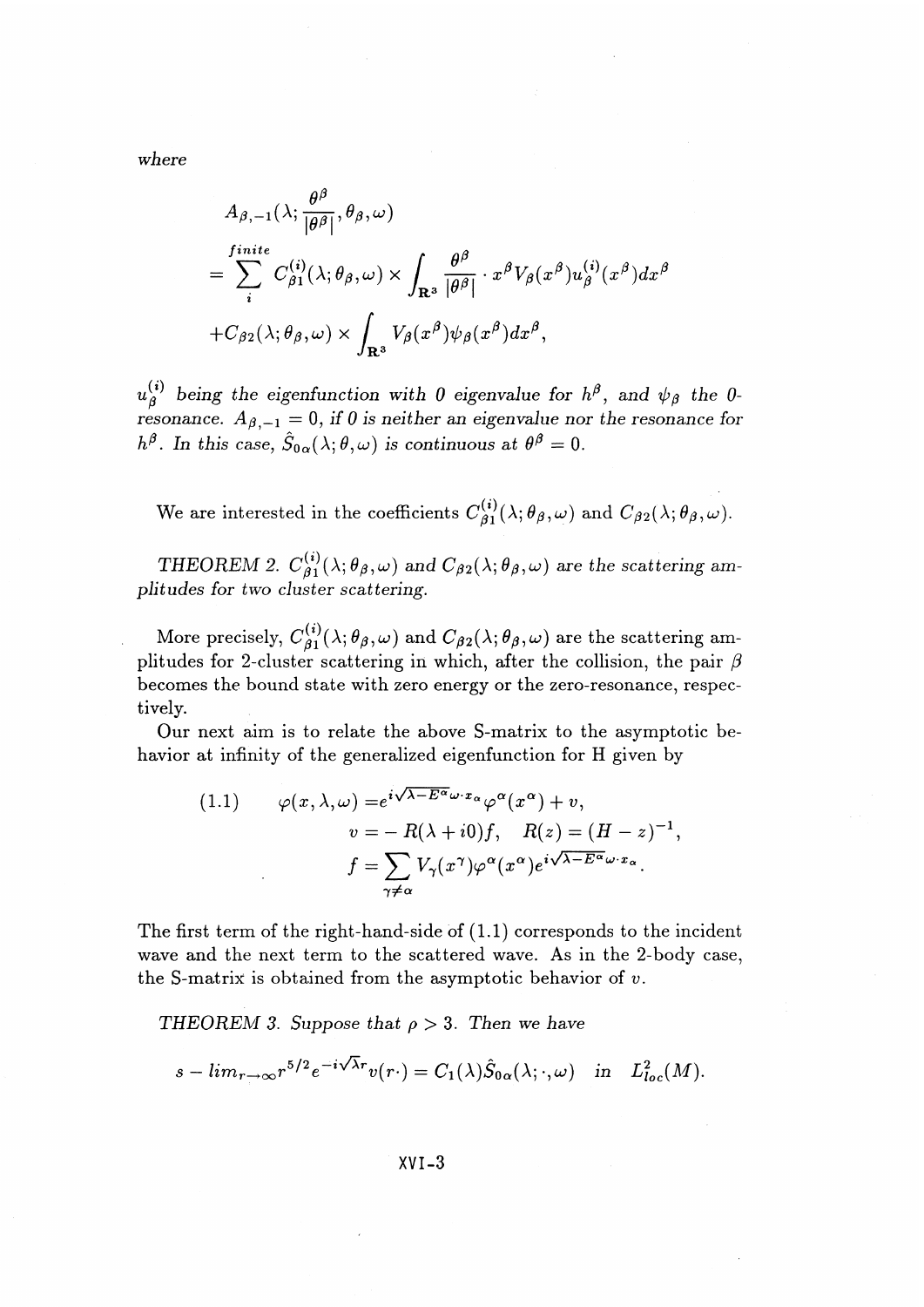It is not easy to replace  $M$  by  $S^5$  in the above thoerem, since in a neighborhood of *N* the behavior of *v* is rather complicated. We introduce a pseudo-differential operator P with symbol  $p(x, \xi_{\beta})$  such that

$$
p(x,\xi_{\beta}) = \chi_{\beta}(x)\psi(|\xi_{\beta}|^2)\rho + (\frac{x_{\beta}}{|x_{\beta}|}\cdot\frac{\xi_{\beta}}{|\xi_{\beta}|}),
$$

where  $\chi_{\beta}(x) = 1$  if  $|x^{\beta}|/|x| < \epsilon_1$ ,  $\chi_{\beta}(x) = 0$  if  $|x^{\beta}|/|x| > 2\epsilon_1$ ,  $\psi(t) = 1$  if  $\vert t - \lambda \vert < \epsilon_2, \, \psi(t) = 0$  if  $\vert t - \lambda \vert > 2\epsilon_2, \, \rho_+(t) = 1$  if  $t > 1 - \epsilon_3, \, \rho_+(t) = 0$ *if*  $t < 1-2\epsilon_3$ ,  $\epsilon_1$ ,  $\epsilon_2$ ,  $\epsilon_3$ , being small positive constants such that  $\epsilon_1/\epsilon_2$ is sufficiently small. We also take  $\rho(t) \in C^{\infty}(\mathbb{R}^1)$  such that  $\rho(t) = 1$ if  $1 < t < 2$ ,  $\rho(t) = 0$  if  $t < 1$  or  $t > 3$ . The following theorem is an analogy of Theorem 3 in a generalized sense.

*THEOREM* 4. Suppose that  $\rho > 5 + 1/2$ . Then we have

$$
s - \lim_{R \to \infty} \frac{1}{R} \int_{\mathbf{R}^6} e^{-i\sqrt{\lambda}\theta \cdot x} \theta \cdot \hat{x} \rho(\frac{|x|}{R})(Pv)(x) dx
$$
  
=  $C_2(\lambda) \hat{S}_{0\alpha}(\lambda; \theta, \omega), \qquad \hat{x} = x/|x|$ 

*in*  $L^2(N_\beta)$ , where  $N_\beta$  *is* a *small neighborhood of*  $N \cap X_\beta$  *in*  $S^5$ 

### 2. Resolvent estimates

The basic estimate needed to prove the above theorems is that of Skibsted  $[S]$  established recently. Let P be a pseudo-differential operator with symbol  $p(x, \xi)$  having the following properties:

> $|(2.1) \qquad |\partial_x^m \partial_{\xi}^n p(x,\xi)| \leq C_{mn} < x >^{-m}$ there exists a cone  $\Gamma \subset X - \bigcup_{\beta} X_{\beta}$  such that  $supp_x p(x,\xi) \subset \Gamma$ , there exists a constant  $0 < \epsilon < 1$  such that  $p(x,\xi) = 0$  if  $\hat{x} \cdot \hat{\xi} > 1-\epsilon$ .

**Then we have** ([S])

(2.2) 
$$
\langle x \rangle^s PR(\lambda + i0) < x >^{-s-t} \in B(L^2(X); L^2(X))
$$

if  $s > -1/2, t > 1$ .

To prove Theorem 1, We use the method of [I-K]. Namely, we localize the S-matrix in the phase space and apply (2.2). The singularities of  $\hat{S}_{0\alpha}(\lambda;\theta,\omega)$  arise from the low-energy asymptotics of the resolvents of

 $XVI - 4$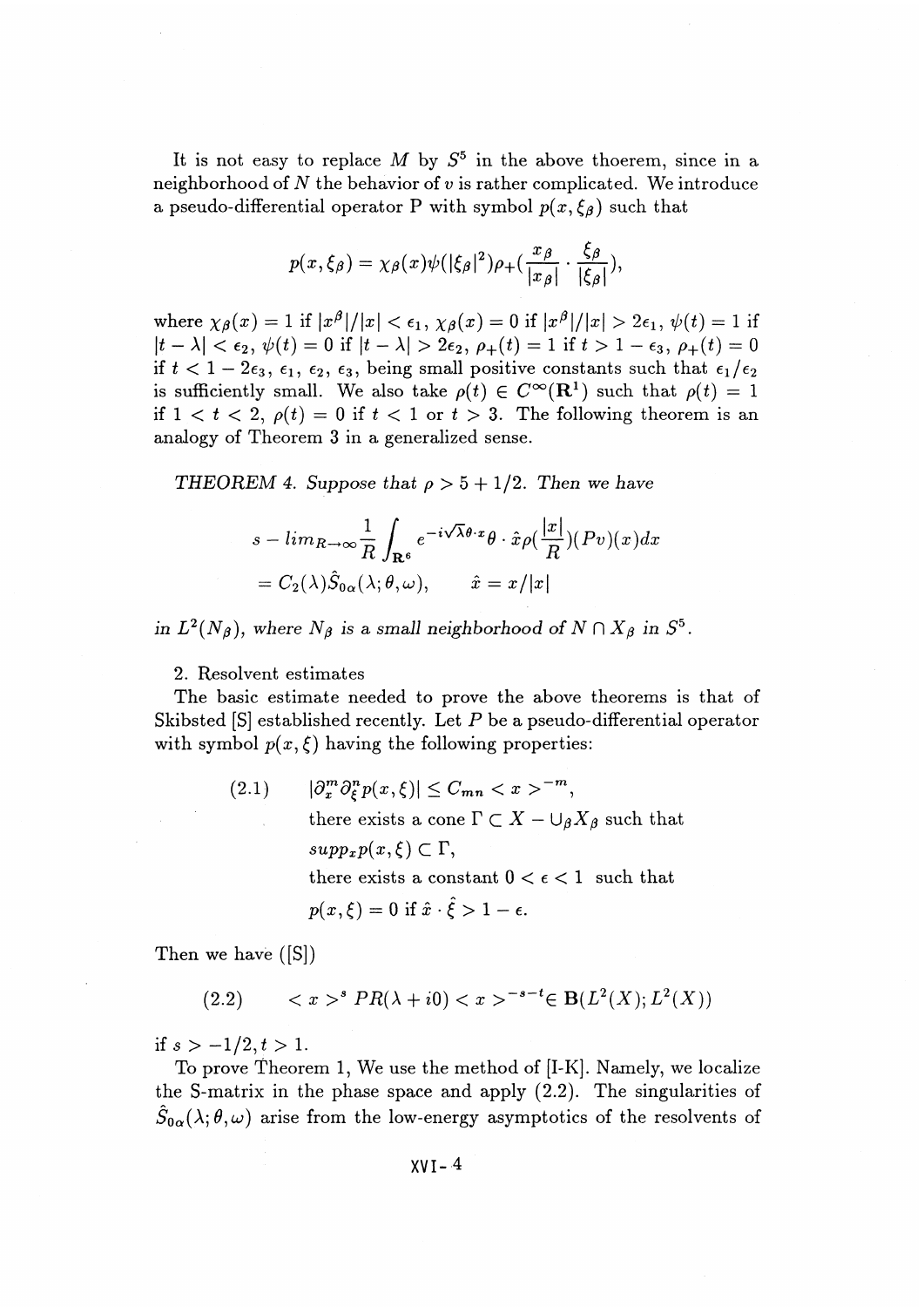2-body subsystems studied by Jensen-Kato [J-K].

To prove Theorems 3 and 4, we use the idea of the spectral representation of 2-body Schrodinger operators developed by Jager, Ikebe, Saito and Isozaki. But we further need the following estimate.

Let  $\chi_{\alpha}(x) = 1$  if  $|x^{\alpha}|/|x| < \epsilon$ ,  $\chi_{\alpha}(x) = 0$  if  $|x^{\alpha}|/|x| > 2\epsilon$ . Let  $P_{\alpha}(x_{\alpha}, D_{x_{\alpha}})$  be the pseudo-differential operator with symbol  $p(x_{\alpha}, \xi_{\alpha})$ such that

$$
(2.3) \qquad |\partial_{x_{\alpha}}^{m} \partial_{\xi_{\alpha}}^{n} p(x_{\alpha}, \xi_{\alpha})| \leq C_{mn} < x_{\alpha} >^{-m},
$$
\n
$$
p(x_{\alpha}, \xi_{\alpha}) = 0, \text{ if } \frac{x_{\alpha}}{|x_{\alpha}|} \cdot \frac{\xi_{\alpha}}{|\xi_{\alpha}|} > \mu_{-} \quad (-1 < \mu_{-} < 1),
$$
\n
$$
p(x_{\alpha}, \xi_{\alpha}) = 0, \text{ if } ||\xi_{\alpha}| - \sqrt{\lambda} > \epsilon_{1}, \quad (\epsilon_{1} < < 1).
$$

Then we have

$$
(2.4) \qquad ^s \chi_{\alpha}(x)P_{\alpha}(x_{\alpha}, D_{x_{\alpha}})R(\lambda + i0) < x>^{-s-t}
$$

$$
\in \mathbf{B}(L^2(X); L^2(X))
$$

if  $s > -1/2, t > 1$ .

3. Micro-local positivities and resolvent estimates

We explain the idea of the proof of (2.4). To make the arguments clear we first explain it in the case of the 2-body Scorodinger operators. We introduce the following class of symbols.

DEF. 3.1 
$$
p(x,\xi) \in S_{-}^{m} \iff
$$
  
\n
$$
|\partial_{x}^{\alpha}\partial_{\xi}^{\beta}p(x,\xi)| \leq C_{\alpha\beta} < x >^{m-|\alpha|} \text{ and }
$$
\n
$$
p(x,\xi) = 0 \text{ if } \hat{x} \cdot \hat{\xi} > 1 - \epsilon \ (0 < \epsilon < 1).
$$
\nDEF. 3.2.  $p(x,\xi) \in S^{-N} \iff$   
\n
$$
|\partial_{x}^{\alpha}\partial_{\xi}^{\beta}p(x,\xi)| \leq C_{\alpha\beta} < x >^{-N-|\alpha|}.
$$

$$
p(x,\xi) \in S^{2m}_{-}
$$
 is said to be a symbol of canonical type if  

$$
p(x,\xi) = (|x||\xi| - x \cdot \xi)^{2m} \rho(\hat{x} \cdot \hat{\xi}) \varphi(\xi) \chi(x)
$$

where  $\rho(t) \geq 0$ ,  $\rho(t) = 1$  if  $t < 1 - 2\epsilon$ ,  $\rho(t) = 0$  if  $t > 1 - \epsilon$ ,  $\rho'(t) \leq 0$ ,  $\varphi \in C_0^{\infty}(\mathbf{R}^n - \{0\}), \varphi \geq 0, \chi(x) \geq 0, \chi(x) = 1$  if  $|x| > 2$   $\chi(x) = 0$  if  $|x|$  < 1. A simple computation shows the following lemma.

$$
XVI - 5
$$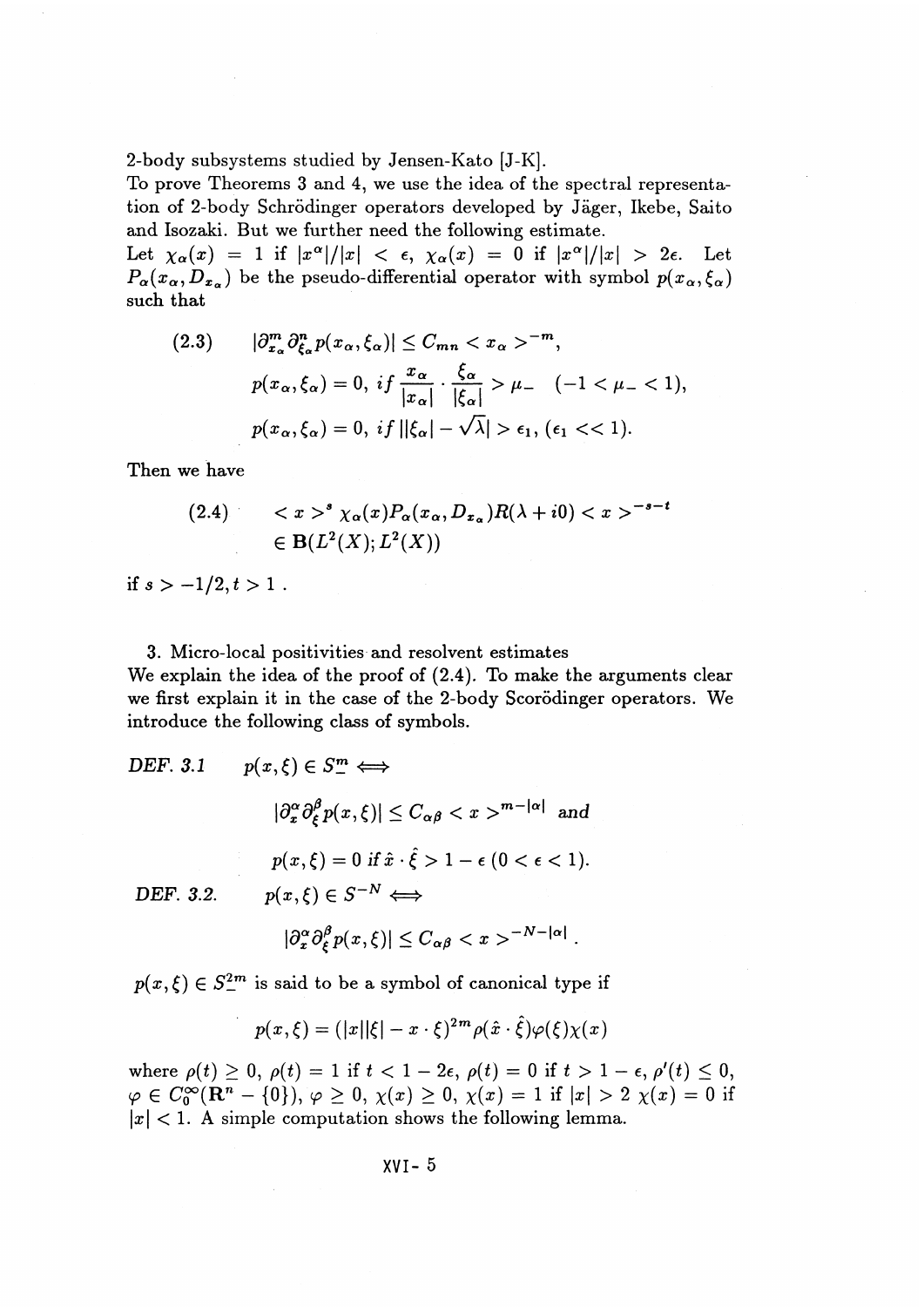*LEMMA 3.3.* Let  $m > -1/2$  and  $p(x, \xi) \in S^{2m}$  be a symbol of *canonical type. Let*  $a(x,\xi) = (|x||\xi| - x \cdot \xi)p(x,\xi)$ . Then there exists a *constant*  $C_0 > 0$  *such that* 

$$
-\{|\xi|^2, a\} \ge C_0 p + q,
$$

*where {* 5 } *denotes the poisson bracket* and *q is compactly supported in* x.

Let  $H = -\Delta + V$  be the Schrödinger operator on  $\mathbb{R}^n$  where *V* is a real function satisfying

$$
\partial_x^{\alpha} V = O(^{-|\alpha|-\rho}), \ 0 < \rho < 1.
$$

Let p and a be as in Lemma 3.3 and set  $A = a^W(x, D_x), P = p^W(x, D_x)$ . Then by Lemma 3.3, we easily have

*LEMMA* 3.4.  $C_0 P \le -i[H, A] + P_1 + P_N$ , where  $P_1 \in S^{2m-\rho}_-, P_N \in$  $S^{-N}$ , N being a sufficiently large constant.

Let  $u = (H - z)^{-1} f$ ,  $Im z > 0$ . Then by Lemma 3.4 we have

$$
(3.1) \tC_0(Pu,u) \leq -i([H,A]u,u) + (P_1u,u) + (P_Nu,u).
$$

The first term of the right-hand side is calculated as

(3.2) 
$$
-i([H,A]u,u)=-2Imz(Au,u)-i\{(Au,f)-(f,Au)\}.
$$

By Garding's inequality the first term of the right-hand side of  $(3.2)$  is dominated by

$$
(3.3) \t(P_1u, u) + (P_Nu, u), P_1 \in S^{2m-1}_-, P_N \in S^{-N}.
$$

We also have

$$
(3.4) \qquad |(Au,f)| \leq \frac{1}{2}(\|Au\|_{-m-1-\rho}^2 + \|f\|_{m+1+\rho}^2)
$$
  
 
$$
\leq (P_1u,u) + C\|f\|_{m+1+\rho}^2, \ P_1 \in S^{2m-2\rho}.
$$

These estimates together with (3.1) show that

(3.5) 
$$
(Pu, u) \le (P_1u, u) + C||f||_{m+1+\rho}^2, P_1 \in S^{2m-\rho}.
$$
  
 
$$
XVI - 6
$$